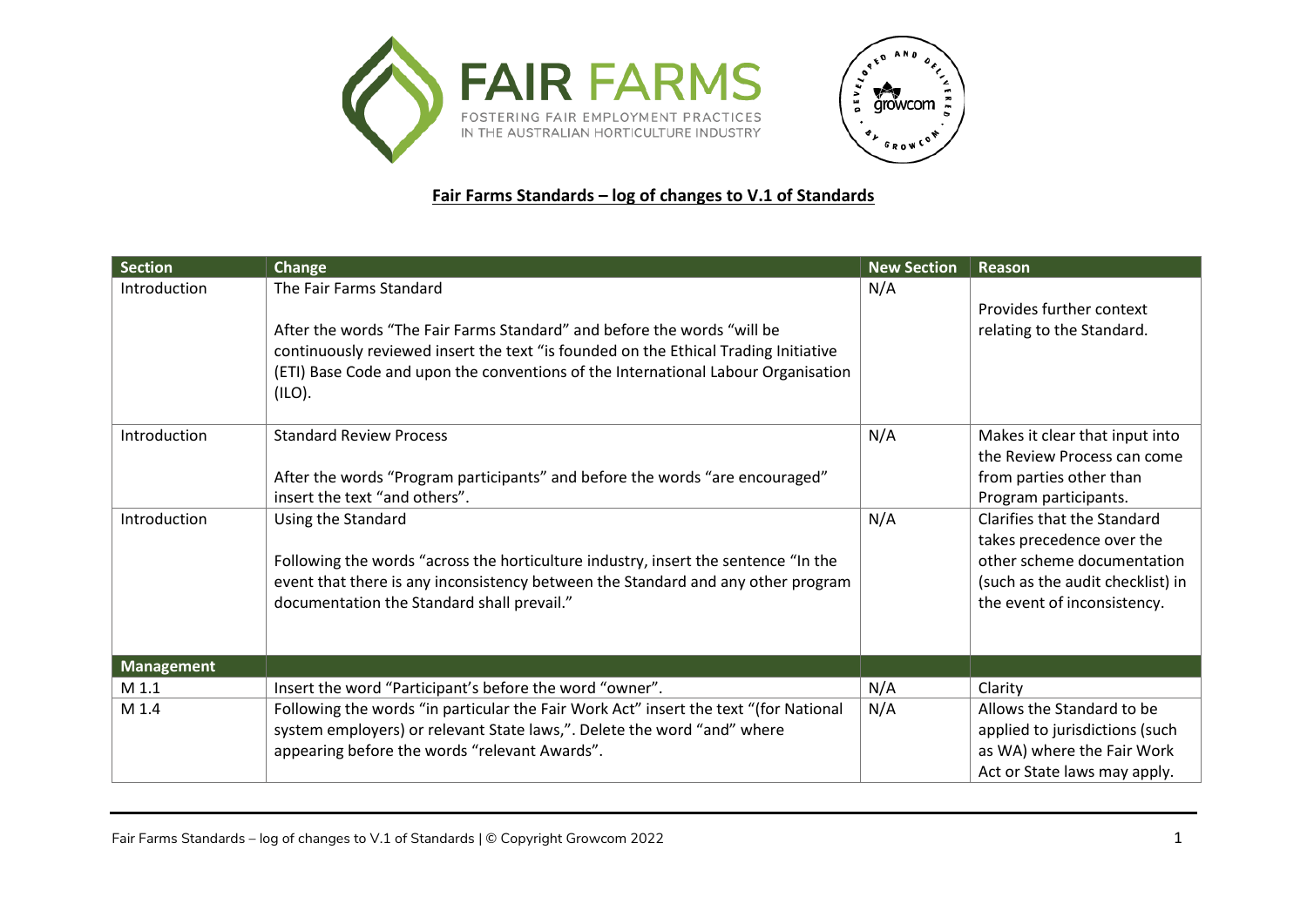|                                                               | Substitute the reference to the "Immigration Act" to a reference to the Migration<br>Act.                                                                                                                                                                                                                                                                                                                                                               |     | Correction of reference to<br>legislation.                                                                                |
|---------------------------------------------------------------|---------------------------------------------------------------------------------------------------------------------------------------------------------------------------------------------------------------------------------------------------------------------------------------------------------------------------------------------------------------------------------------------------------------------------------------------------------|-----|---------------------------------------------------------------------------------------------------------------------------|
| M 3.2                                                         | After the words "completes approved Fair Farms training" add the text "(where<br>required)"                                                                                                                                                                                                                                                                                                                                                             | N/A | Clarifies that training may not<br>be required following the<br>completion of the OSA.                                    |
| <b>F1 Fair and</b><br><b>Responsible</b><br><b>Employment</b> |                                                                                                                                                                                                                                                                                                                                                                                                                                                         |     |                                                                                                                           |
| F <sub>1.2</sub>                                              | Substitute the word "quit for "resign" and following the words "after they have<br>given reasonable notice" insert the text "as specified in the relevant industrial<br>instrument and".                                                                                                                                                                                                                                                                | N/A | Clarifies that the period of<br>notice required may be<br>prescribed by an industrial<br>instrument.                      |
| <b>F2 Fair Work</b><br>System                                 |                                                                                                                                                                                                                                                                                                                                                                                                                                                         |     |                                                                                                                           |
| F 2.3                                                         | In the first column following the words "Maintain knowledge of the National<br>Employment Standards (NES)" add the text "or State equivalent".<br>In the second column:<br>Substitute the number "10" for "11".<br>Following the reference to "National Employment Standards (NES)" add the text "or<br>the WA employment standards (WAES) for WA State System employers."<br>In the third column add the text "or WAES" following the word "Standards" | N/A | Allows the Standard to be<br>applied to jurisdictions (such<br>as WA) where the Fair Work<br>Act or State laws may apply. |
| F 2.4                                                         | In the first column add the text "and the Casual Employment Information<br>Statement is provided to casual employees."                                                                                                                                                                                                                                                                                                                                  | N/A | Updates the Standard to<br>reflect changes to the Fair<br>Work Act in relation to casual                                  |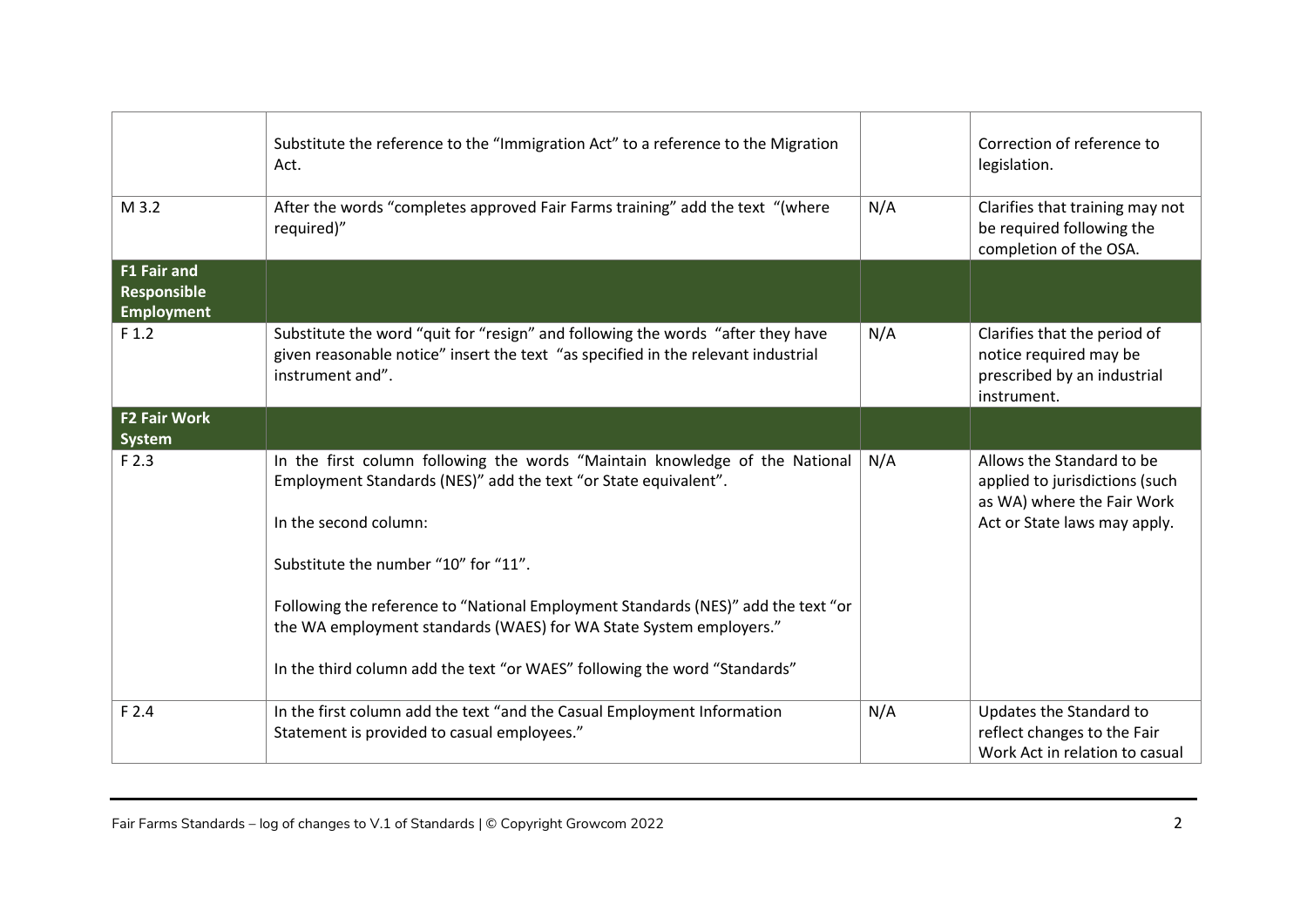|                                              | In the second column:<br>At the commencement of paragraphs 1 and 2 add the text "Where required"<br>At paragraph 2, following the words "The business unit gives the" add the text<br>"Casual Employment Information Statement (CEIS)", delete the text "Fair Work My<br>Employment Checklist". Add the text "casual" between the words "to all" and<br>"employees". |     | employees and allows the<br>standard to be applied to<br>jurisdictions where Fair Work<br>Act or State laws may apply.                     |
|----------------------------------------------|----------------------------------------------------------------------------------------------------------------------------------------------------------------------------------------------------------------------------------------------------------------------------------------------------------------------------------------------------------------------|-----|--------------------------------------------------------------------------------------------------------------------------------------------|
| <b>External Resources</b>                    | Add the url "https://www.fairwork.gov.au/employment-conditions/national-<br>employment-standards/casual-employment-information-statement" and delete<br>the url "https://www.fairwork.gov.au/ArticleDocuments/715/My-employment-<br>checklist.pdf.aspx"                                                                                                              | N/A | Updates the Resources to<br>reflect changes to the Fair<br>Work Act in relation to casual<br>employees                                     |
| F 3 Employment of<br><b>Overseas Workers</b> |                                                                                                                                                                                                                                                                                                                                                                      |     |                                                                                                                                            |
| F3.2                                         | In column 1 substitute the reference to the "Seasonal Workers Programme" and<br>Pacific Labour Scheme" with a single reference to the Pacific Australia Labour<br>Mobility Scheme.<br>In column 2:<br>Delete paragraph 2.<br>Replace the text at paragraph 1 with the following text:<br>1.<br>"If workers are employed under the Pacific Australia Labour Mobility  | N/A | Updates the Standard to<br>reflect changes to the SWP<br>and PLS and the<br>administration of those<br>schemes which have been<br>aligned. |
|                                              | Scheme (PALM) - incorporating the Seasonal Worker Programme and<br>the Pacific Labour Scheme), the business unit demonstrates:<br>access to current information relating to the PALM Scheme<br>the business unit (or its Labour Hire Provider) is an 'Approved                                                                                                       |     |                                                                                                                                            |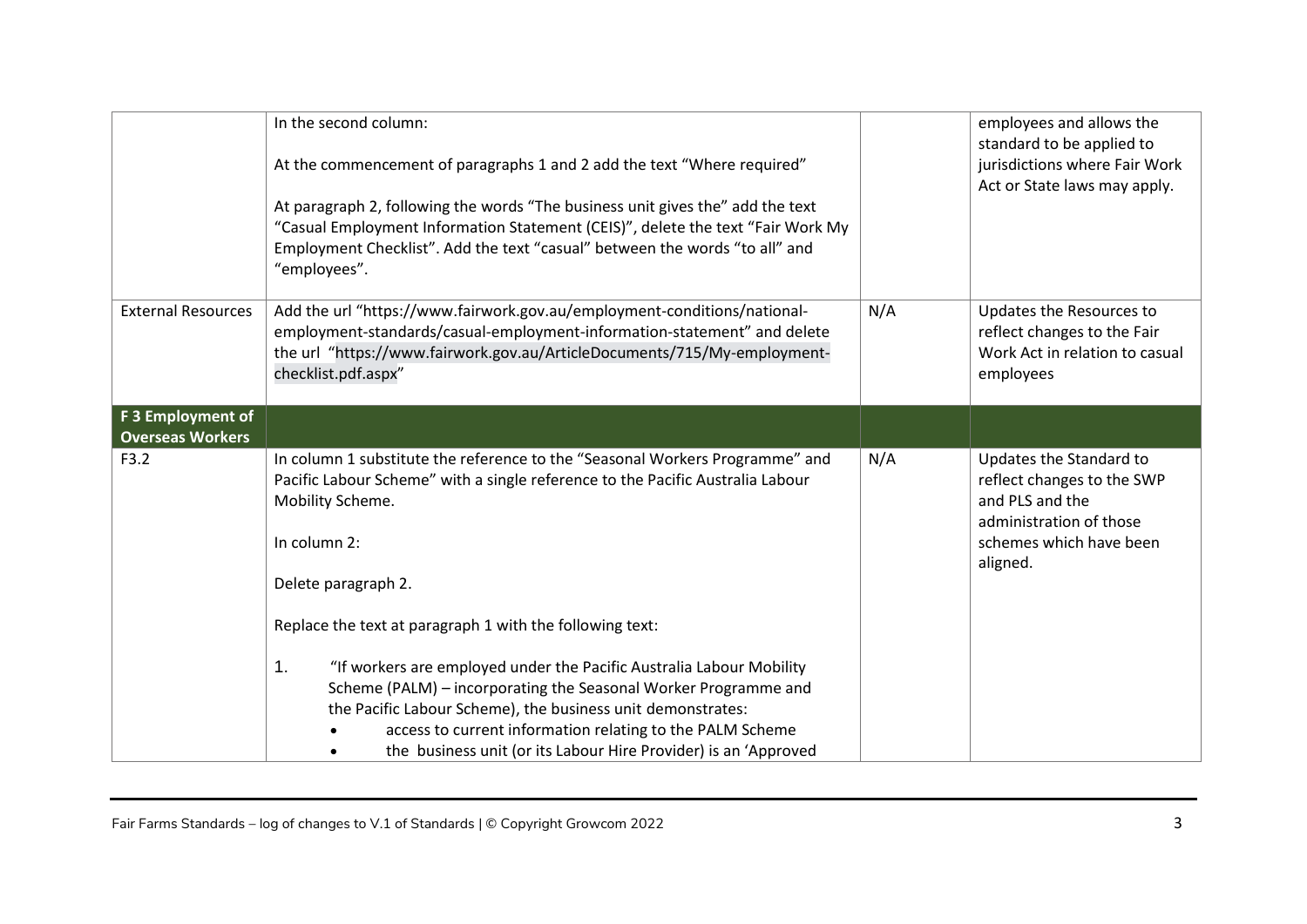|                                                 | Employer' under the Scheme<br>Letters of Offer and acceptances are in place for all workers<br>an understanding of the scheme requirements for worker<br>welfare, accommodation and insurance." |     |                                                                |
|-------------------------------------------------|-------------------------------------------------------------------------------------------------------------------------------------------------------------------------------------------------|-----|----------------------------------------------------------------|
|                                                 | At column 3:                                                                                                                                                                                    |     |                                                                |
|                                                 | Delete the reference to "Seasonal Worker Agreements" and replace with "Letters<br>of offer and acceptances".                                                                                    |     |                                                                |
|                                                 | Delete the reference to "Separate Checklist for SWP employers against DOE<br>contracts/agreements.                                                                                              |     |                                                                |
|                                                 | Delete the reference to "pastoral care" and replace with "scheme requirements for<br>worker welfare, accommodation and insurance"                                                               |     |                                                                |
| <b>External Resources</b>                       | Add the url "https://www.palmscheme.gov.au/"                                                                                                                                                    | N/A | As above                                                       |
| F 4 Employment of<br><b>Minors</b>              |                                                                                                                                                                                                 |     |                                                                |
| F4.2 & F4.3                                     | Where the number "18" appears replace with the number "17".                                                                                                                                     | N/A | Corrects typographical error.                                  |
| <b>F5 Labour Hire</b><br><b>Providers (LHP)</b> |                                                                                                                                                                                                 |     |                                                                |
| F 5.3                                           | In column two at paragraph one, seventh bullet point:                                                                                                                                           | N/A | Updates reflect changes to<br>legislation.                     |
|                                                 | At the commencement of the bullet point add the text "where required",                                                                                                                          |     |                                                                |
|                                                 | replace the reference to the Fair Work My Employment Checklist with a reference                                                                                                                 |     | The additional contractual                                     |
|                                                 | to the "Casual Employment Information Statement"                                                                                                                                                |     | requirement assists auditors in<br>obtaining access to records |
|                                                 | At paragraph one add the following bullet point:                                                                                                                                                |     | held by LHP's.                                                 |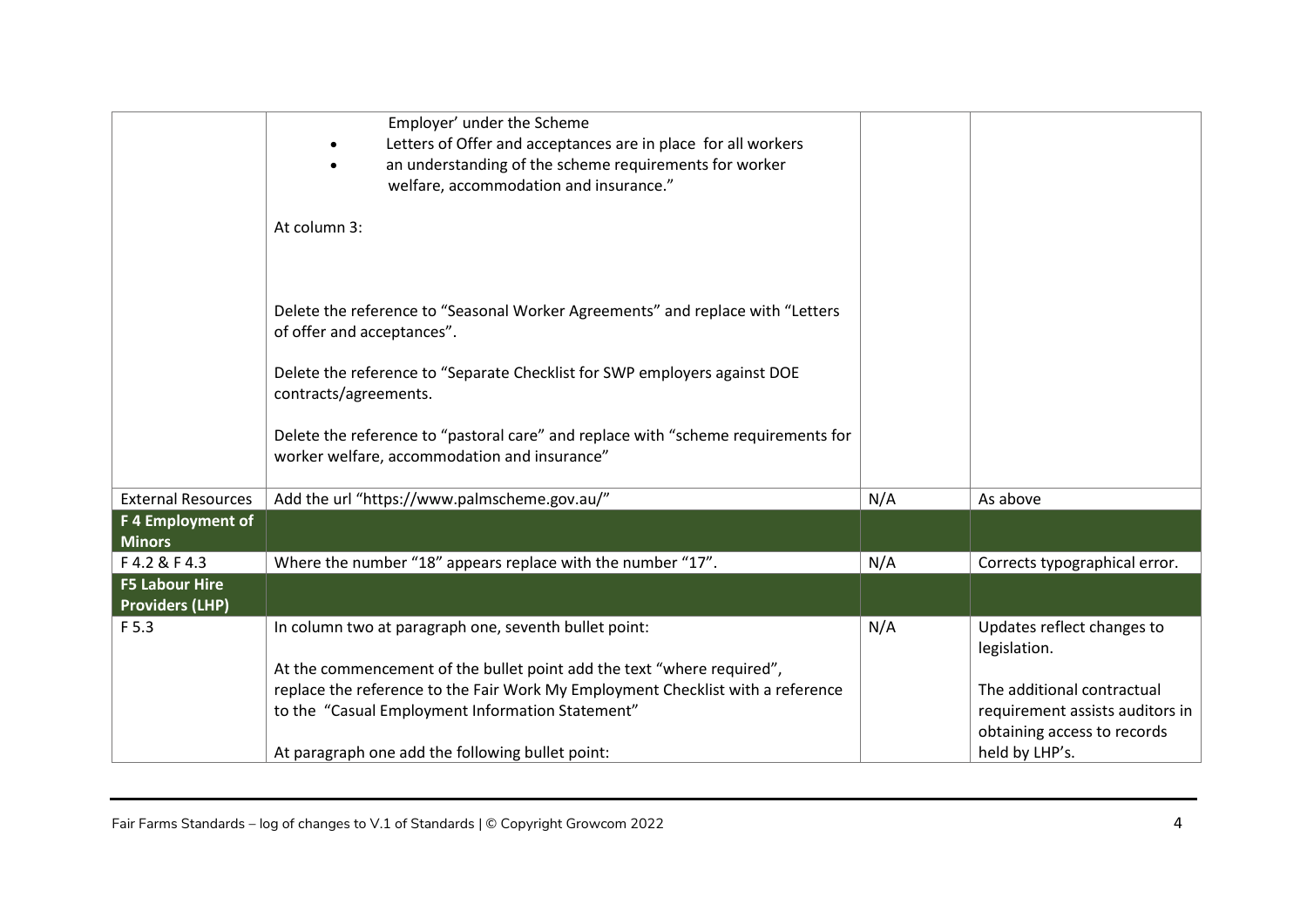|                                              | "the LHP must provide upon request documents and records relating to<br>the employment of its workers to the host for the purpose of a Fair Farms<br>audit."                                                                                                                                                                                                                                                                                                                                                                                                                 |     |                                                              |
|----------------------------------------------|------------------------------------------------------------------------------------------------------------------------------------------------------------------------------------------------------------------------------------------------------------------------------------------------------------------------------------------------------------------------------------------------------------------------------------------------------------------------------------------------------------------------------------------------------------------------------|-----|--------------------------------------------------------------|
| <b>F6 Conditions of</b><br><b>Employment</b> |                                                                                                                                                                                                                                                                                                                                                                                                                                                                                                                                                                              |     |                                                              |
| F <sub>6.1</sub>                             | At column 2 add a sub paragraph as follows:<br>"For eligible casual employees only, the business unit demonstrates compliance<br>with its obligations to offer casual conversion and/or respond to requests for<br>casual conversion"<br>Renumber the sub paragraphs.<br>At column 3, add the text "Offers of casual conversion and responses to requests<br>for casual conversion"                                                                                                                                                                                          | N/A | Updates reflect changes to the<br>Fair Work Act.             |
| F6.3                                         | At column 1, add the text "and where applicable meet Award requirements for<br>annualised salary arrangements".<br>At column 2, add a subparagraph 2 "Where annualised salary is paid pursuant to<br>an Award the business unit conducts reconciliations at required intervals"<br>Renumber the subparagraphs and at the new subparagraph 3, third bullet point,<br>delete the text "include key Award/Agreement provisions or alternatives" and<br>substitute with "meet Award requirements where applicable"<br>At column 3 add the text "Annualised wage reconciliations" | N/A | Reflects amendments to the<br><b>Horticulture Award 2020</b> |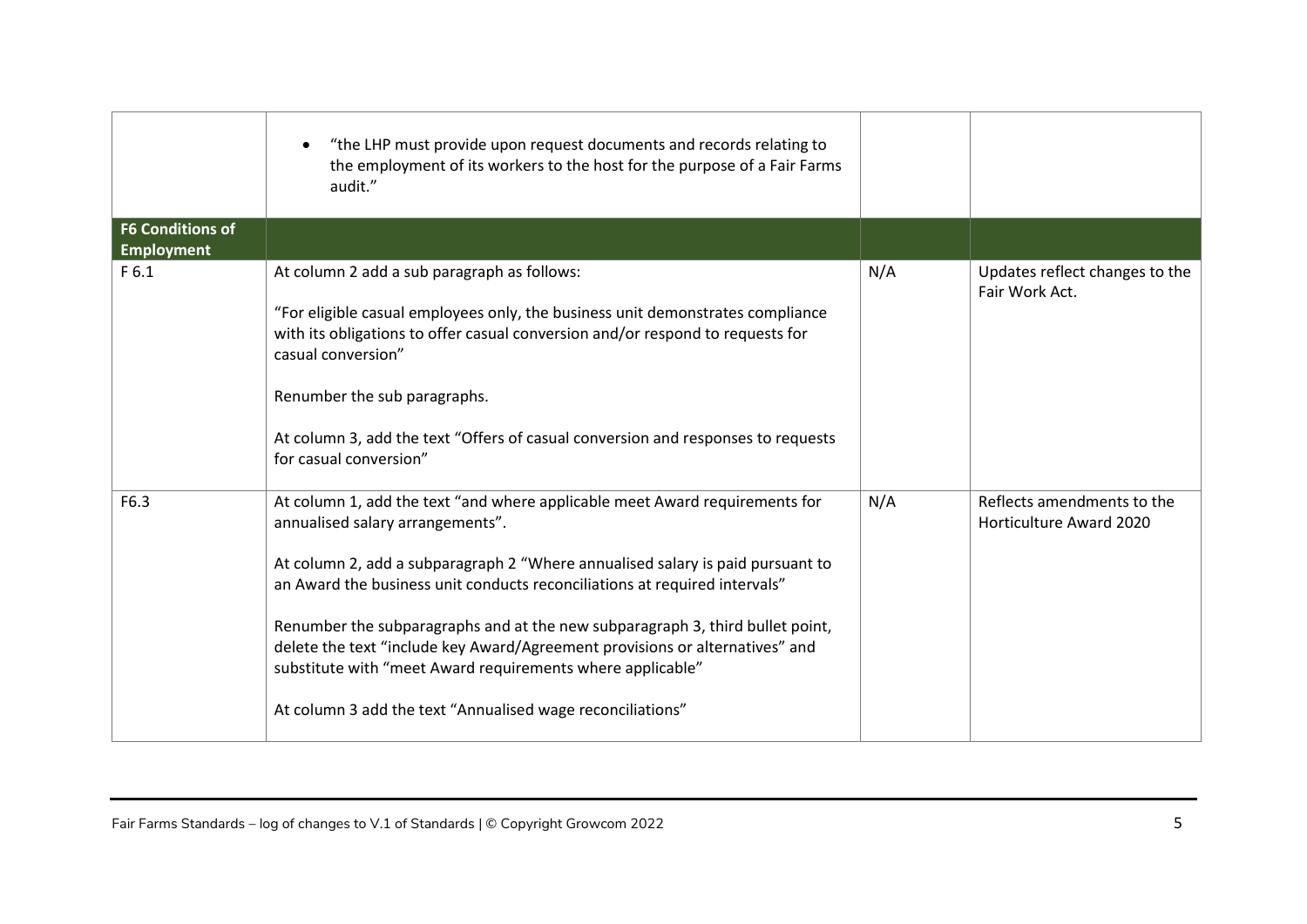| F 6.7              | At column 1, at the end of the paragraph, add the text "or Agreement".<br>At column 2, subparagraph 5 delete the word "genuine", add the words "record<br>or" after the words "written piecework" and at the end of the subparagraph add<br>the text "as required by the relevant Award/Agreement".<br>Add a new subparagraph 6 as follows:           | N/A | Updates the Standard to<br>reflect the significant changes<br>made to the Horticulture<br>Award in relation to<br>piecework. |
|--------------------|-------------------------------------------------------------------------------------------------------------------------------------------------------------------------------------------------------------------------------------------------------------------------------------------------------------------------------------------------------|-----|------------------------------------------------------------------------------------------------------------------------------|
|                    | "Where required by the relevant Award or Agreement, pieceworkers are paid no<br>less than the amount they would have received if paid for each hour worked at<br>their hourly rate (including any casual loading)"<br>At column 3 at the last paragraph insert the words "records or" after the word<br>"piecework" and before the word "agreements". |     |                                                                                                                              |
| F 6.11             | At column 1 insert the text "/or" between the text "(NES)" and "other".<br>At column 2, bullet point one insert the text "/or" between the text "Fair Work<br>and" and "relevant".                                                                                                                                                                    | N/A | Changes allow the Standard to<br>be applied to jurisdictions that<br>are regulated by laws other<br>than the Fair Work Act.  |
| F 6.13             | At column 2, subparagraph 1, delete the first dot point with the text "workers do<br>not work more than 18 hours in a single day".                                                                                                                                                                                                                    | N/A | Limits to working hours are<br>adequately described without<br>the need for a daily prescribed<br>limit.                     |
| F 7 Record Keeping |                                                                                                                                                                                                                                                                                                                                                       |     |                                                                                                                              |
| F 7.5              | At column 2 add new subparagraphs 2 and 3 as follows:<br>"The business unit keeps piecework records or piecework agreements<br>2.                                                                                                                                                                                                                     | N/A | Changes reflect the significant<br>changes made to the<br>Horticulture Award.                                                |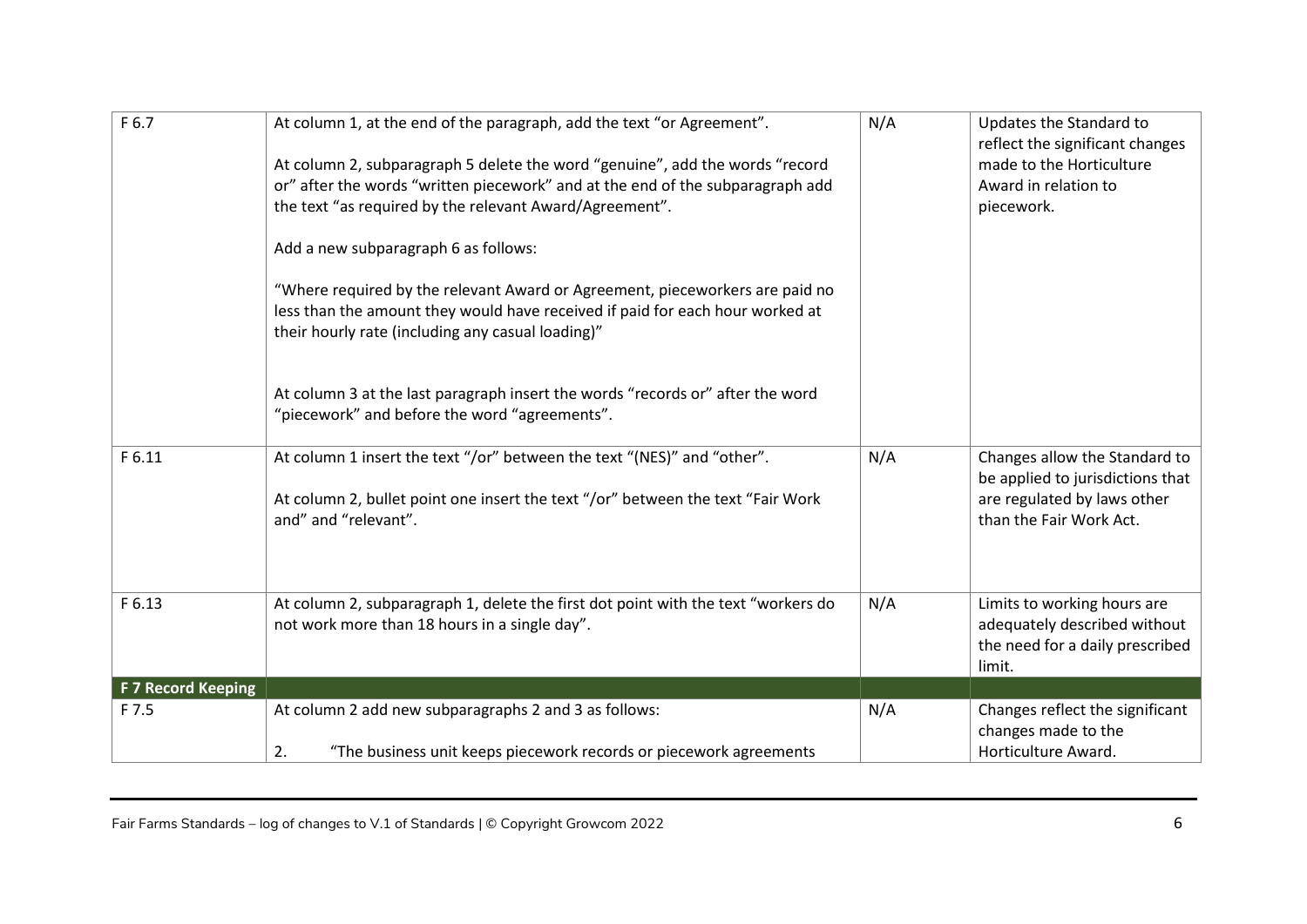|                                              | as required by the relevant Award or Agreement.<br>3.<br>Where required by the relevant Award or Agreement, the business unit<br>keeps a record of all hours worked by pieceworkers and the applicable<br>piece rate at the time those hours were worked."<br>At column 3, insert the text "records or" between the words "Piecework" and<br>"agreements".                                                                                                                                                                                                                                                                                                                                                                                                                                                                                                                                                                                                                                                     |     |                                                                                                                                                                                                                                                   |
|----------------------------------------------|----------------------------------------------------------------------------------------------------------------------------------------------------------------------------------------------------------------------------------------------------------------------------------------------------------------------------------------------------------------------------------------------------------------------------------------------------------------------------------------------------------------------------------------------------------------------------------------------------------------------------------------------------------------------------------------------------------------------------------------------------------------------------------------------------------------------------------------------------------------------------------------------------------------------------------------------------------------------------------------------------------------|-----|---------------------------------------------------------------------------------------------------------------------------------------------------------------------------------------------------------------------------------------------------|
| <b>F11 Safe Working</b><br><b>Conditions</b> |                                                                                                                                                                                                                                                                                                                                                                                                                                                                                                                                                                                                                                                                                                                                                                                                                                                                                                                                                                                                                |     |                                                                                                                                                                                                                                                   |
| F 11.1                                       | At column 2, subparagraph 1 add a bullet point with the text "Risk Management".<br>Reword subparagraph 2 to read as follows:<br>"The business unit has procedures addressing priority workplace<br>hazards and managing risks including (but not limited to):<br>Risk management procedures consistent with the relevant Code of<br>Practice<br>regular test and tag for electrical equipment to AS/NZS 3760:2010 or<br>any relevant Code of Practice for rural workplaces.<br>Regular maintenance and testing of fire safety equipment to AS 1851-<br>2012<br>maintenance program and required safety checks for machinery<br>The management of on site traffic (e.g. cars, trucks and forklifts) and<br>storage systems (e.g pallet racking to be inspected at least every 12<br>months in accordance with AS4084 Steel Storage Racking)<br>The provision of emergency eyewash and shower stations compliant<br>with AS4775-2007<br>Safe storage and handling of hazardous substances and dangerous<br>goods | N/A | Gives further clarity as to what<br>is required to meet the<br>Standard including by<br>referencing relevant Codes<br>and Australian Standards.<br>Ensures that Participants are<br>fully aware of the Standard to<br>which they will be audited. |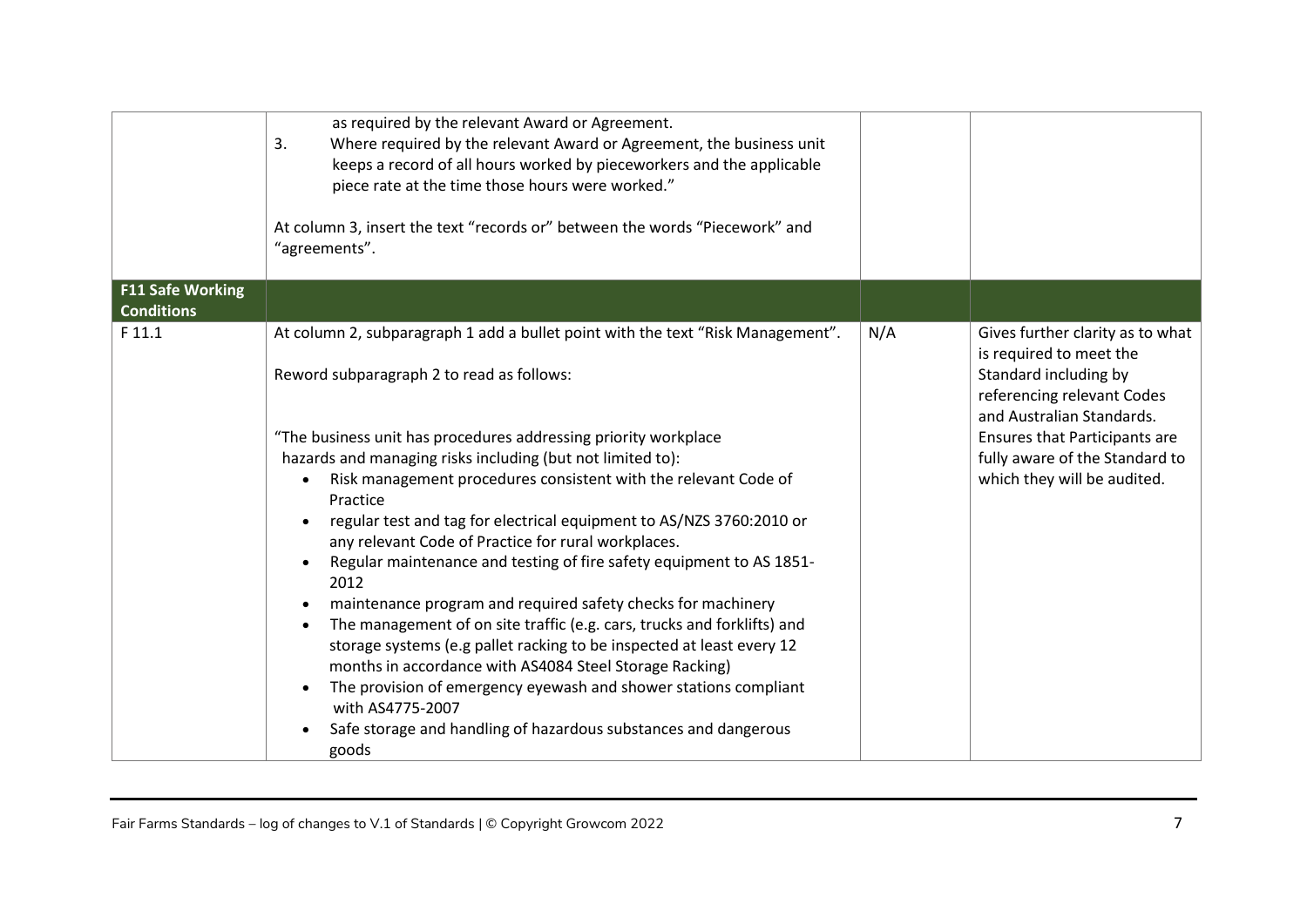|                            | Competency, training, licencing and supervision of workers<br>$\bullet$<br>Noise, facility lighting and ventilation"                                                                                                                                                                                                                                        |     |                                                                                                                |
|----------------------------|-------------------------------------------------------------------------------------------------------------------------------------------------------------------------------------------------------------------------------------------------------------------------------------------------------------------------------------------------------------|-----|----------------------------------------------------------------------------------------------------------------|
| F 11.2                     | At column 1, delete the word "primary".<br>At column 2 insert a new subparagraph 1 as follows:                                                                                                                                                                                                                                                              | N/A | Makes it clear that the<br>primary duty of care cannot<br>be delegated to less senior<br>levels of management. |
|                            | "The Senior Manager/ Owner demonstrates knowledge of WHS duties including<br>the primary duty of care"                                                                                                                                                                                                                                                      |     |                                                                                                                |
|                            | Renumber the sub paragraphs.                                                                                                                                                                                                                                                                                                                                |     |                                                                                                                |
|                            | At column 3 add the text "Risk Assessments"                                                                                                                                                                                                                                                                                                                 |     |                                                                                                                |
| F 11.3                     | At column 2, subparagraph 1, first bullet point, add the text "sufficient for the<br>number and gender of workers" following the words "clean toilets".<br>At the second bullet point after the words "sanitary facilities for" add the text<br>"safe" delete the word "food" and add the words "of food" following the words<br>"storage and preparation". | N/A | Clarifies that facilities must be<br>sufficient and clean.                                                     |
| F 11.5                     | In column 2, subparagraph 3, at the second bullet point following the words<br>"evacuation procedures" add the text "and evacuation maps compliant with<br>AS3745 - "Planning for Emergencies in Facilities".<br>Add a new subparagraph 6 with the text "Emergency exits are kept clear at all                                                              | N/A | Clarifies what is required of<br>participants to comply with<br>requirements for emergency<br>response.        |
|                            | times".                                                                                                                                                                                                                                                                                                                                                     |     |                                                                                                                |
|                            | In column 3 add the text "Evacuation Maps"                                                                                                                                                                                                                                                                                                                  |     |                                                                                                                |
| F 12 Safe<br>Accommodation |                                                                                                                                                                                                                                                                                                                                                             |     |                                                                                                                |